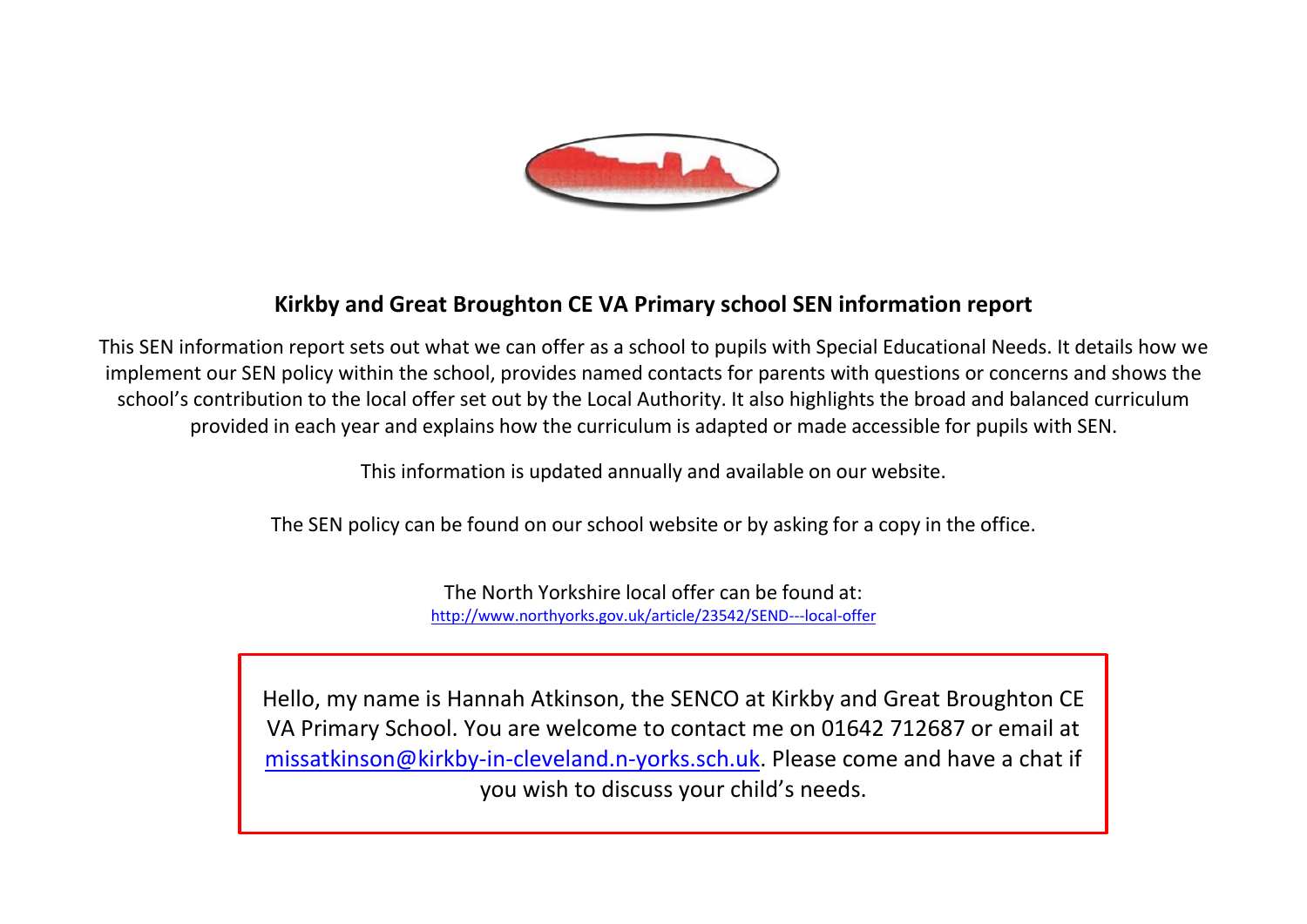## **Kirkby and Great Broughton CE VA Primary school SEN information report**

## **September 2021**

| This is what we provide in our school                                                                                                                                                                                                                                                                                                                         | This is North Yorkshire LA's minimum expectations of good practice                                                                                                                                                                                                                                                                                               |
|---------------------------------------------------------------------------------------------------------------------------------------------------------------------------------------------------------------------------------------------------------------------------------------------------------------------------------------------------------------|------------------------------------------------------------------------------------------------------------------------------------------------------------------------------------------------------------------------------------------------------------------------------------------------------------------------------------------------------------------|
| 1 What kinds of SEN are provided for in your school?                                                                                                                                                                                                                                                                                                          |                                                                                                                                                                                                                                                                                                                                                                  |
| All children are welcomed at Kirkby and Great Broughton CE VA<br>$\bullet$<br>Primary School and the teaching staff all work closely together to<br>provide an outstanding, comprehensive, broad and engaging<br>curriculum for all.<br>Although a small school, the teaching staff are experienced and<br>have undergone training for a wide range of needs. | Children and young people (CYP) with a wide range of SEN are<br>welcomed into the school. If a parent of a pupil with an EHCP requests<br>a place at the school, the CYP is welcomed and strategies sought to<br>meet needs.                                                                                                                                     |
| If a new child with SEND were to start the school, parents would be<br>invited into school along with representatives from the previous<br>school and any agencies involved already so that the appropriate<br>strategies can be put into place prior to the child starting school.                                                                           |                                                                                                                                                                                                                                                                                                                                                                  |
| 2 What policies do you have for identifying children and young people with SEN? How do you assess their needs? What is the SENCo's name and how can I<br>contact them?                                                                                                                                                                                        |                                                                                                                                                                                                                                                                                                                                                                  |
| All teachers will provide Quality First Teaching with clearly<br>$\bullet$<br>differentiated planning, an engaging curriculum, useful<br>environment, a variety of resources and effective Teaching Assistant<br>support.                                                                                                                                     | The name and contact number of the SENCo should be readily<br>available for parents. Where the school feels that something additional<br>or different is needed to support your child because they have SEND<br>they will discuss this carefully with you. This information may well be<br>recorded in a document for you and your child, known as an individual |
| If a child is then identified as needing additional support that is not<br>$\bullet$<br>provided as part of the Quality First Teaching, the Class Teacher will<br>complete an 'At a Glance' document for the child which will be sent<br>to the SENCO. The Class Teacher and SENCO will then have a                                                           | provision map or an individual education plan. This should include:-<br>• details of any strategies being used to support your child in class;<br>• details of any extra support or interventions for your child<br>• your child's learning targets and their long term desired outcomes                                                                         |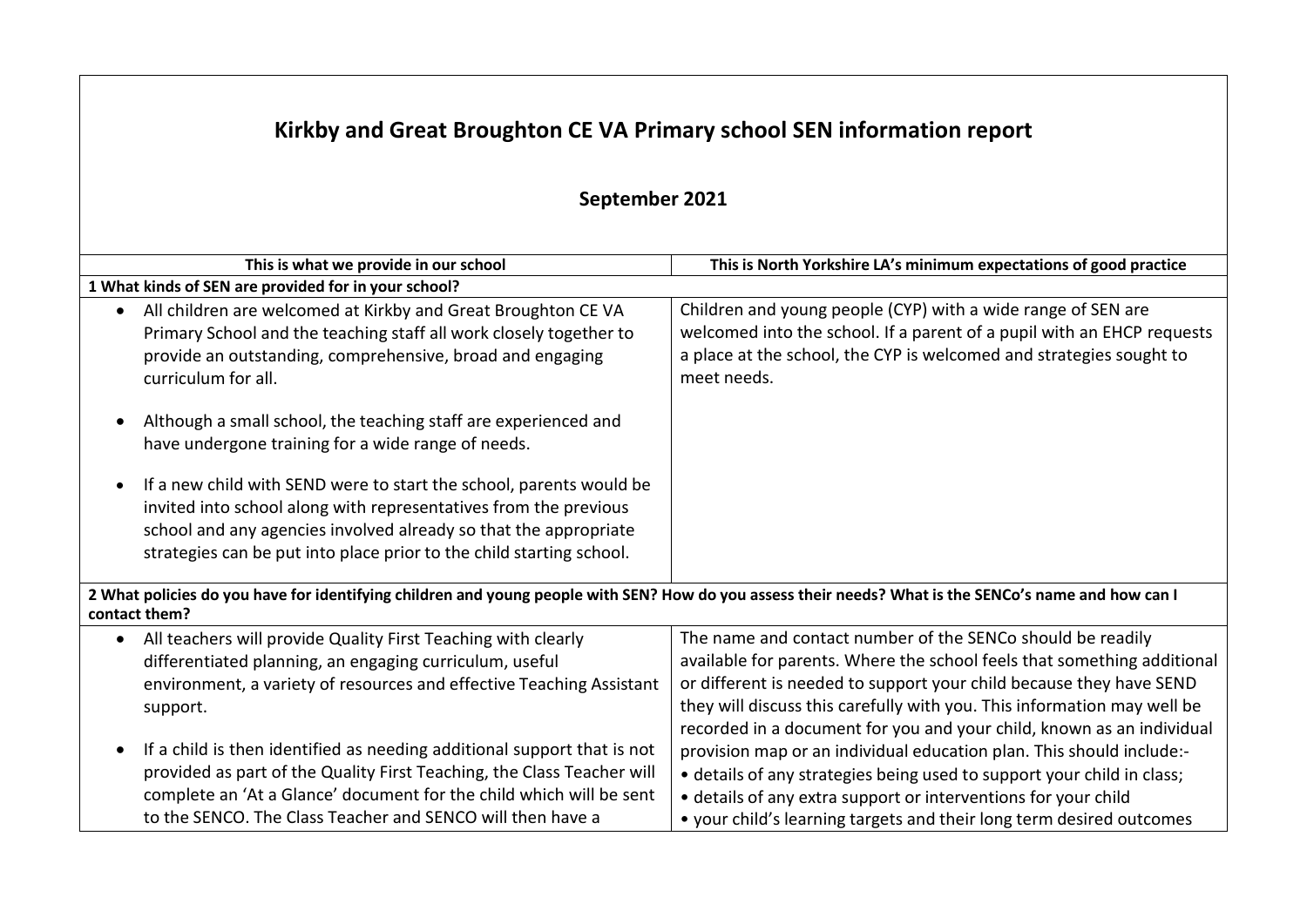planning meeting to discuss different strategies, interventions and observations that may be used and a plan will be put into place.

- The Class Teacher, and SENCO if required, will also have a learning conversation with the parents/carers of the child and an Individual Education Plan (IEP) may be created which details areas of strength, areas for development, strategies that will be used, the desired outcomes and a date to review the progress which has been made. As part of this conversation, it will be discussed that the child should be placed on the SEN register but it will be made clear at this point that a child can go on and come off the register throughout their time at school.
- Depending on the needs of the child, and with parental permission, the SENCO may also seek further advice from external professionals in the localised HUBs. This may result in specialist teachers or teaching assistants from the relevant areas of need providing support remotely to the school and school staff, or coming to work with the child in school. They may also carry out further assessments and further contribute to the child's IEP. Parents will be an equal partner throughout this process.
- It may become necessary to consider a referral for an Education, Health and Care Plan. This will require a discussion involving the school, the parents and any external professionals involved. The parents and the pupil will be involved throughout the referral process.
- Miss Hannah Atkinson, the SENCO, is a full time teacher and is therefore available to contact at school throughout the week via the school office. The SENCO will also attend meetings with parents and the Class Teacher where appropriate.

• the next date when your child's progress will be reviewed.

Most pupils will benefit from SEN support, but some pupils who need high levels of support, or who have complex needs will need to be referred for an education, health and care plan.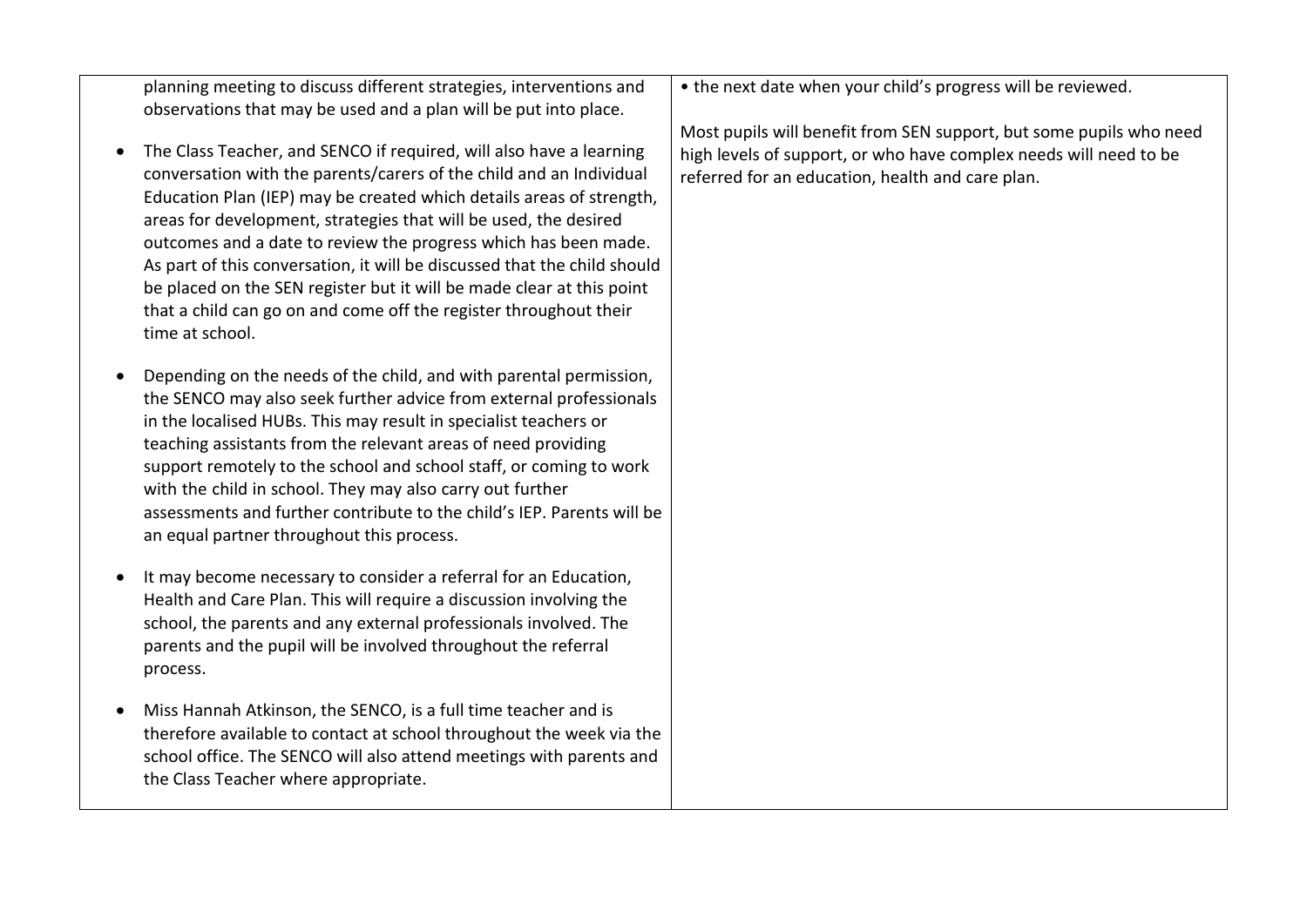| <b>Please see SEN policy for further information</b>                                                                            |                                                                            |
|---------------------------------------------------------------------------------------------------------------------------------|----------------------------------------------------------------------------|
| 3 What arrangements do you have for consulting with parents of children with SEN and involving them in their child's education? |                                                                            |
| At Kirkby and Great Broughton CE VA Primary School we believe that                                                              | Schools communicate regularly with parents, usually once a term, to        |
| parents and/or carers should be treated as an equal partner in their child's                                                    | discuss how well their child is doing. They listen to what parents have    |
| education. We aim to do this through ensuring:                                                                                  | to say and respond to it. For pupils with SEND it is often desirable that  |
|                                                                                                                                 | there is more frequent communication as it is vital that parents and       |
| Teachers are available and visible at the beginning and end of each                                                             | school work together closely. Your knowledge and understanding of          |
| day for short and regular conversations/updates.                                                                                | your child's needs is essential to support the school in making the best   |
|                                                                                                                                 | provision for them. This should also take account of your and your         |
| Appointments to speak with the Class Teacher/SENCO/Headteacher                                                                  | child's hopes, personal goals and interests.                               |
| at greater length can be arranged easily and within 24 hours where                                                              | This will allow the school to regularly explain to you where your child is |
| possible.                                                                                                                       | in their learning, and to work with you to ensure the most appropriate     |
|                                                                                                                                 | targets are set to ensure progress.                                        |
| Home-school books or photo diaries can be used as a form of                                                                     | On-going communication with school may include:                            |
| contact and as a way for the children to share their day with parents                                                           | • regular contact through a home-school book or by e-mail to keep          |
| where appropriate.                                                                                                              | you informed of things that are going well or particular successes         |
|                                                                                                                                 | • more regular meetings to update you on your child's progress and         |
| Review meetings for IEPs will take place termly. This will involve the                                                          | whether the support is working                                             |
| Class Teacher and parents but may also include the child and                                                                    | • clear information about the impact of any interventions                  |
| SENCO.                                                                                                                          | • guidance for you to support your child's learning at home.               |
|                                                                                                                                 |                                                                            |
| Regular review meetings will be planned when an external                                                                        |                                                                            |
| professional is involved with the child. This is an opportunity for                                                             |                                                                            |
| parents, teachers, SENCO and any other professionals working with                                                               |                                                                            |
| the child to share their views on the impact of the provision in place                                                          |                                                                            |
| and think about any next steps.                                                                                                 |                                                                            |
|                                                                                                                                 |                                                                            |
| Information about the interventions in place will be discussed with                                                             |                                                                            |
| the parents at IEP meetings and any information about its impact                                                                |                                                                            |
| will be made available prior to review meetings if requested.                                                                   |                                                                            |
| All children have the opportunity to complete homework tasks                                                                    |                                                                            |
| throughout the week. They may also have differentiated work which                                                               |                                                                            |
|                                                                                                                                 |                                                                            |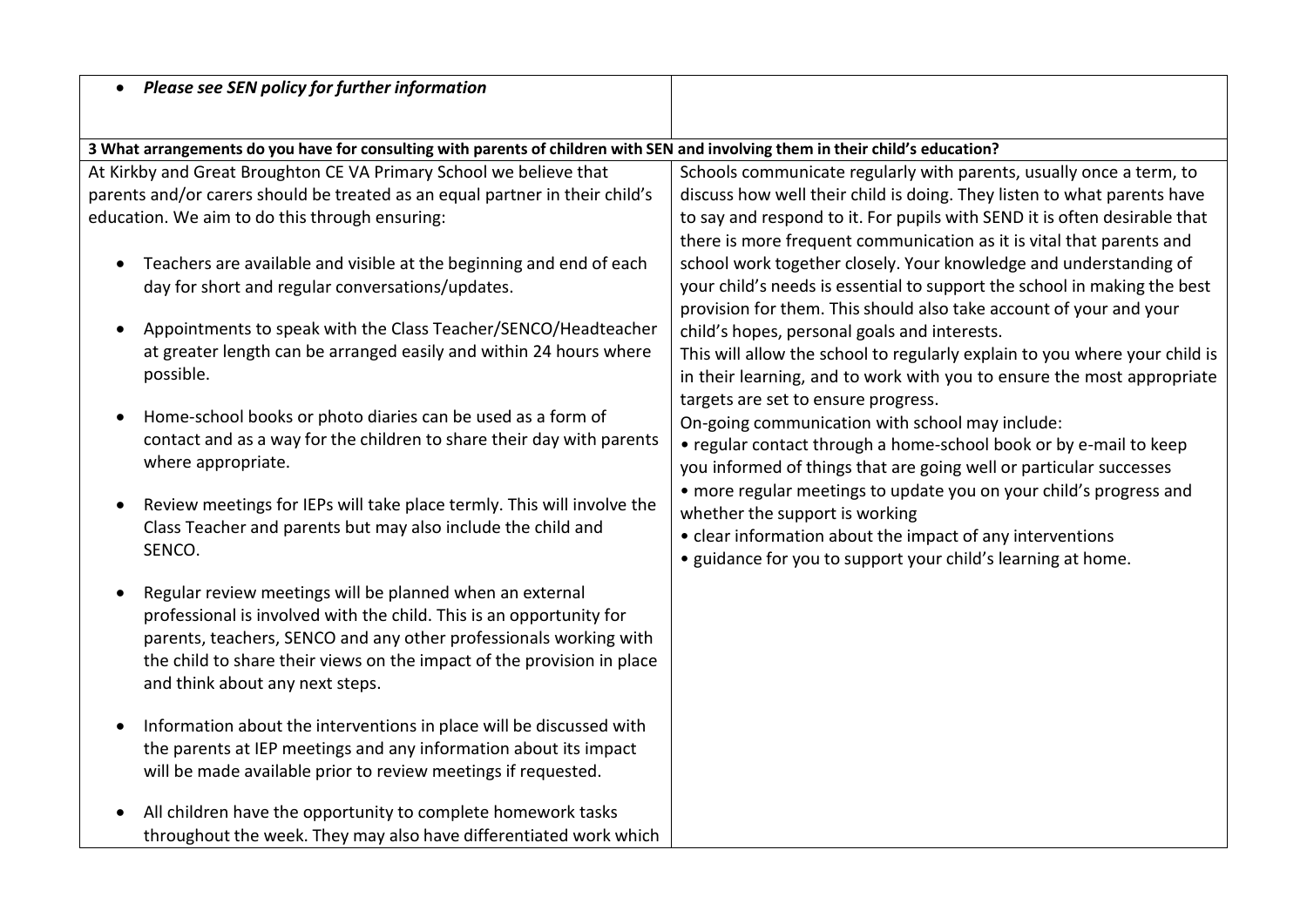| will specifically support each child at home. Any further advice or                                                                                                                                                                                                                                                                                                                                                                                                                                                                                 |                                                                                                                                                                                                                                                                                                                                                                                                                                                                                                                                                                                                                                                                                                                                   |  |
|-----------------------------------------------------------------------------------------------------------------------------------------------------------------------------------------------------------------------------------------------------------------------------------------------------------------------------------------------------------------------------------------------------------------------------------------------------------------------------------------------------------------------------------------------------|-----------------------------------------------------------------------------------------------------------------------------------------------------------------------------------------------------------------------------------------------------------------------------------------------------------------------------------------------------------------------------------------------------------------------------------------------------------------------------------------------------------------------------------------------------------------------------------------------------------------------------------------------------------------------------------------------------------------------------------|--|
| resources is available readily through the Class Teacher.                                                                                                                                                                                                                                                                                                                                                                                                                                                                                           |                                                                                                                                                                                                                                                                                                                                                                                                                                                                                                                                                                                                                                                                                                                                   |  |
| 4. What arrangements do you have in place in your school to consult with young people with SEN and how do you involve them in their education?                                                                                                                                                                                                                                                                                                                                                                                                      |                                                                                                                                                                                                                                                                                                                                                                                                                                                                                                                                                                                                                                                                                                                                   |  |
| School council<br>$\bullet$                                                                                                                                                                                                                                                                                                                                                                                                                                                                                                                         | School will obtain the views of all children (pupil voice) to shape                                                                                                                                                                                                                                                                                                                                                                                                                                                                                                                                                                                                                                                               |  |
| School questionnaires                                                                                                                                                                                                                                                                                                                                                                                                                                                                                                                               | provision in school. Your child's school may have a school council. In<br>addition, it is vital that the views and aspirations of children and young                                                                                                                                                                                                                                                                                                                                                                                                                                                                                                                                                                              |  |
| Children invited into meetings with parents to review their IEP<br>$\bullet$<br>outcomes where appropriate.                                                                                                                                                                                                                                                                                                                                                                                                                                         | people with SEN are listened to and they are supported to achieve<br>their aspirations as far as possible. Your school will be able to describe                                                                                                                                                                                                                                                                                                                                                                                                                                                                                                                                                                                   |  |
| Children invited into meetings with outside professionals and<br>$\bullet$<br>parents to enable them to express their views about their own<br>experiences and progress where appropriate.                                                                                                                                                                                                                                                                                                                                                          | how this is undertaken and the frequency with which the child is<br>consulted.                                                                                                                                                                                                                                                                                                                                                                                                                                                                                                                                                                                                                                                    |  |
| If children choose not to be a part of their meetings, they are<br>$\bullet$<br>encouraged to share their views in an alternative way, such as<br>through a picture or through technology.                                                                                                                                                                                                                                                                                                                                                          |                                                                                                                                                                                                                                                                                                                                                                                                                                                                                                                                                                                                                                                                                                                                   |  |
| A pupil voice questionnaire or interview conducted as part of the<br>$\bullet$<br>on-going monitoring schedule for SEND by SENCO and SEND<br>Governor.                                                                                                                                                                                                                                                                                                                                                                                              |                                                                                                                                                                                                                                                                                                                                                                                                                                                                                                                                                                                                                                                                                                                                   |  |
| 5. What arrangements are in place for assessing and reviewing children and young people's progress towards outcomes? Please can you explain what<br>opportunities are available to enable you to work with parents and young people as part of this assessment and review                                                                                                                                                                                                                                                                           |                                                                                                                                                                                                                                                                                                                                                                                                                                                                                                                                                                                                                                                                                                                                   |  |
| Pupils with SEND will be assessed against the statements of the<br>$\bullet$<br>National Curriculum as all other pupils in school. All pupils' data is<br>tracked in school using Target Tracker. In some rare circumstances,<br>an alternative tracking system may be recommended by external<br>professionals for individual children due to their specific needs. This<br>will be discussed with parents as part of a review meeting.<br>Their data and progress will be tracked in class and before and after<br>$\bullet$<br>any intervention. | All pupils with SEND should make at least expected progress, in line<br>with their peers. Your school will be able to explain how it will be<br>monitoring your child's progress to ensure that it is at least in line with<br>expectations. This will usually include progress made with personal<br>targets, and overall progress on the National Curriculum.<br>Many schools use inclusion passports. This is a document that<br>summarises the support that has been given to a pupil over a period of<br>time, and the difference that this support has made. You may like to<br>ask your child's school whether an inclusion passport would be useful<br>for you and your child. Your child may well have their own version |  |
| Parents will be invited to a meeting to review their child's progress<br>$\bullet$                                                                                                                                                                                                                                                                                                                                                                                                                                                                  | which they can share with staff and which can help to explain their                                                                                                                                                                                                                                                                                                                                                                                                                                                                                                                                                                                                                                                               |  |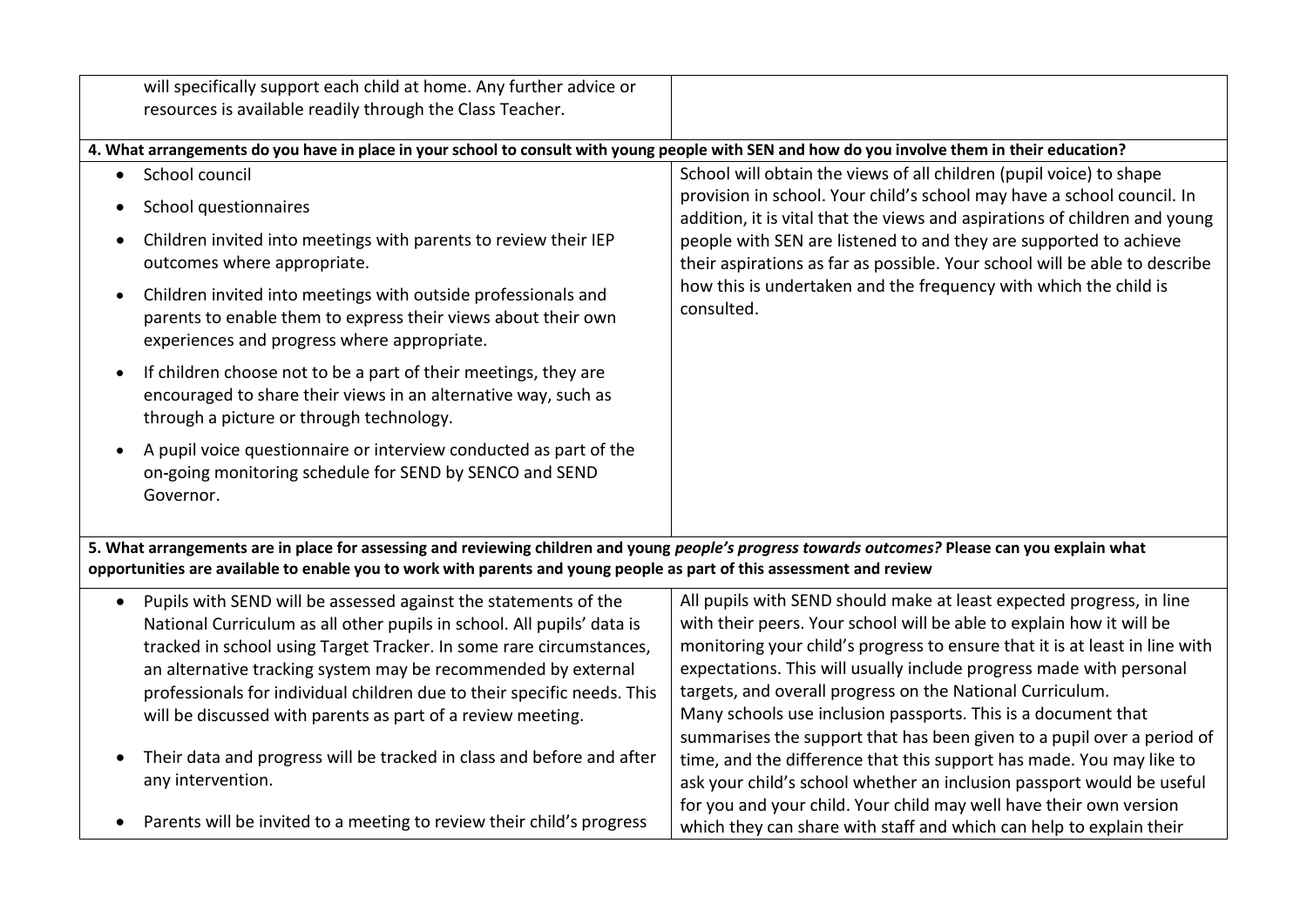| towards the outcomes stated on the IEP. This usually takes place<br>termly and where convenient can be incorporated into parent's<br>evening appointments. If appropriate, external professionals who<br>have been working with the child may also attend the meeting and<br>contribute to assessing and reviewing as well as formulating new<br>targets.<br>6. What are the arrangements for supporting children and young people in moving between phases of education and in preparing for adulthood? How do you                                                                              | interests and things that help them learn and to enjoy school.                                                                                                                                                                                                                                                                                                                    |
|--------------------------------------------------------------------------------------------------------------------------------------------------------------------------------------------------------------------------------------------------------------------------------------------------------------------------------------------------------------------------------------------------------------------------------------------------------------------------------------------------------------------------------------------------------------------------------------------------|-----------------------------------------------------------------------------------------------------------------------------------------------------------------------------------------------------------------------------------------------------------------------------------------------------------------------------------------------------------------------------------|
| ensure that as young people prepare for adulthood the desirable outcomes reflect their ambitions, which could include higher education, employment,<br>independent living and participation in society?                                                                                                                                                                                                                                                                                                                                                                                          |                                                                                                                                                                                                                                                                                                                                                                                   |
| For some children with SEND, the transition between classes in<br>$\bullet$<br>September can be an unsettling and anxious time. We ensure that<br>parents and pupils, where appropriate, are invited to discuss<br>transition during the final IEP meeting of the school year. The<br>programme of transition will be discussed as well as any concerns<br>that the parents or the child might have. Where possible the current<br>class teacher, new class teacher and SENCO will all be present at this<br>meeting.<br>Transition for a child with SEND could involve creating social stories, | Your SENCo should arrange an appropriate transition review in plenty<br>of time before any move. Staff from the receiving school should be<br>invited to attend. Transition meetings and visits should be arranged for<br>the pupil or student, often accompanied by a well-known member of<br>staff. The pupil should receive as much transition work as they feel<br>necessary. |
| which can be shared at home to prepare the child for any changes,<br>spending valuable time with their new teacher or with a small group<br>of pupils who will move with them and spending time in their new<br>environment.                                                                                                                                                                                                                                                                                                                                                                     |                                                                                                                                                                                                                                                                                                                                                                                   |
| Transition from pre-school settings to Reception at Kirkby and Great<br>$\bullet$<br>Broughton CE VA Primary School is a key point of transition for both<br>children with SEND and their parents. We work closely with all pre-<br>school settings to ensure a thorough transition and can arrange<br>additional transition days if necessary. If external professionals are<br>already working with the child then meetings will be arranged to<br>liaise with them and parents will be involved throughout the<br>transition process to ensure strong links between home and school           |                                                                                                                                                                                                                                                                                                                                                                                   |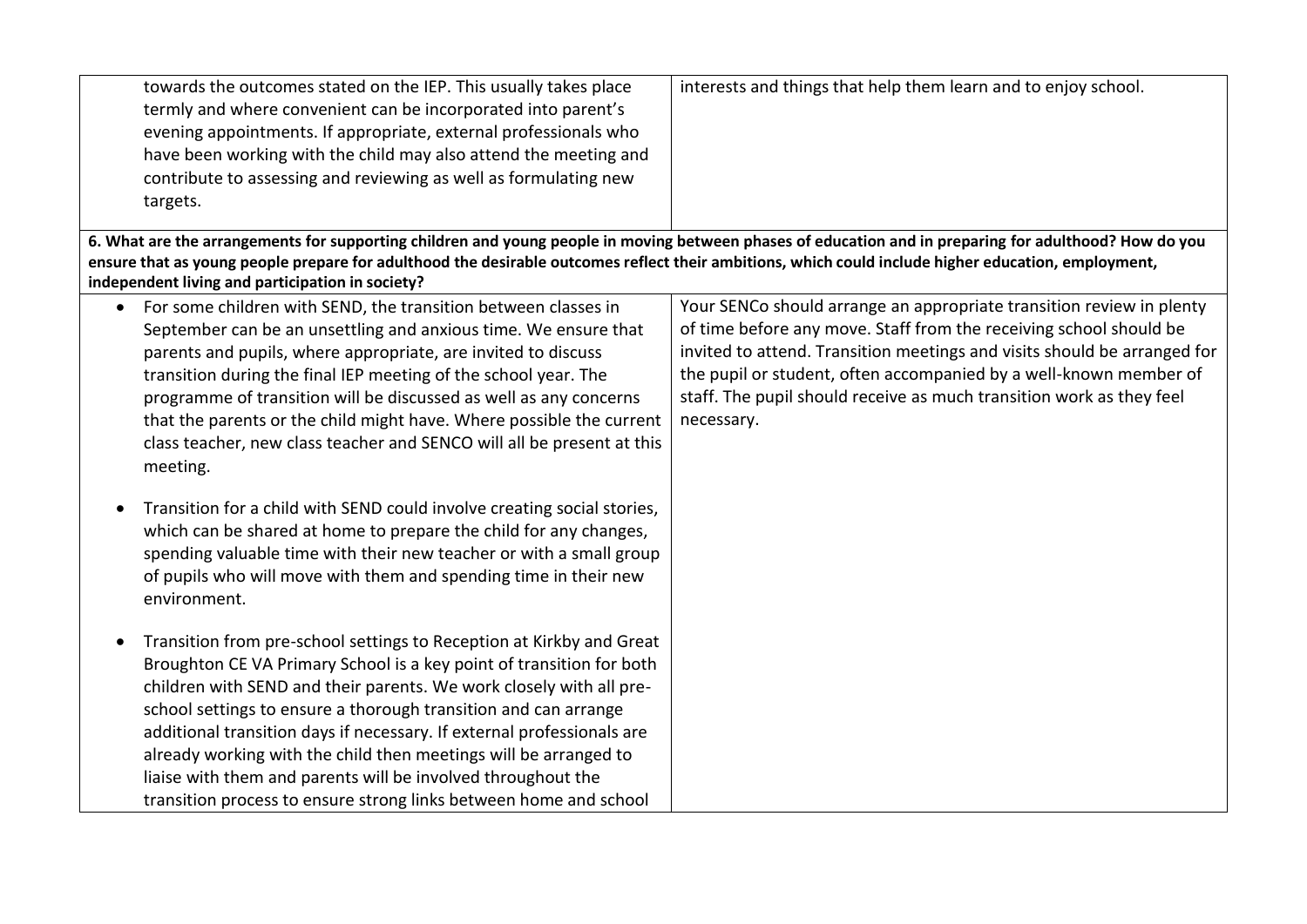|           | are nurtured from the beginning.                                                                                                                                                                                                                                                                                                                                                                                                                                                                                                                                                                                                         |                                                                                                                                                                                                                                                                                                                                                                                                                                                                                                                                                                                                                                                                                                                                                                                                                                                             |
|-----------|------------------------------------------------------------------------------------------------------------------------------------------------------------------------------------------------------------------------------------------------------------------------------------------------------------------------------------------------------------------------------------------------------------------------------------------------------------------------------------------------------------------------------------------------------------------------------------------------------------------------------------------|-------------------------------------------------------------------------------------------------------------------------------------------------------------------------------------------------------------------------------------------------------------------------------------------------------------------------------------------------------------------------------------------------------------------------------------------------------------------------------------------------------------------------------------------------------------------------------------------------------------------------------------------------------------------------------------------------------------------------------------------------------------------------------------------------------------------------------------------------------------|
|           | Transition to secondary school is a key point of transition and the<br>year 6 children take part in many different transition activities<br>towards the end of the summer term. For children with SEND, it<br>may also be appropriate to arrange a transition meeting where key<br>members of staff from their new school will attend as well as<br>parents. At this meeting, SEN documents, and any further<br>information from professionals working with the child, can be<br>shared as well discussing and creating an effective transition for the<br>child. Further visits to their new school may be arranged as part of<br>this. |                                                                                                                                                                                                                                                                                                                                                                                                                                                                                                                                                                                                                                                                                                                                                                                                                                                             |
|           | 7. What is you School's approach to teaching children and young people with SEN?                                                                                                                                                                                                                                                                                                                                                                                                                                                                                                                                                         |                                                                                                                                                                                                                                                                                                                                                                                                                                                                                                                                                                                                                                                                                                                                                                                                                                                             |
| $\bullet$ | All pupils will receive First Quality Teaching.<br>Planning will be appropriately differentiated to meet the needs of<br>all pupils and, in some cases, children can receive a personalised<br>curriculum where recommended by external professionals.<br>Support staff within the classroom will be used effectively to<br>support where necessary.<br>Pupils may be working in mixed ability groups where the pupil<br>receives peer support or they could be working in a small guided<br>group with a TA to support and this will depend on the activity.                                                                            | High quality support for learning within mainstream lessons is the<br>most important factor in helping pupils with SEND to make good<br>progress alongside their peers. There may be occasions when the<br>school feels that some additional support within lessons may help your<br>child to make better progress. This is by no means always the case.<br>However, if some additional small group or one to one support within<br>lessons is planned, the school will explain how this will work, what the<br>aims of this support will be and how and when the impact of this<br>support will be reviewed. Most importantly, this support should be<br>aiming to make your child more independent in lessons<br>Schools use a range of evidence based interventions to support pupils<br>with SEND to make better progress. Interventions are structured |
|           | Some pupils with SEND may benefit from pre-teaching where the TA<br>takes the child for 10 minutes to teach them the key concepts and<br>vocabulary for the next lesson.                                                                                                                                                                                                                                                                                                                                                                                                                                                                 | learning programmes. Your school will be able to explain to you:<br>• what interventions your child is receiving and what are the intended<br>learning outcomes;<br>• when during the week any interventions will be delivered and for                                                                                                                                                                                                                                                                                                                                                                                                                                                                                                                                                                                                                      |
|           | Task cards and specific resources may also be provided so that a<br>pupil with SEND can work independently within a whole class<br>setting.                                                                                                                                                                                                                                                                                                                                                                                                                                                                                              | how many weeks;<br>• who will be delivering the interventions (usually a well trained<br>teaching assistant) and where (e.g. in class or outside the classroom)<br>• how the interventions will relate to and support learning in the                                                                                                                                                                                                                                                                                                                                                                                                                                                                                                                                                                                                                       |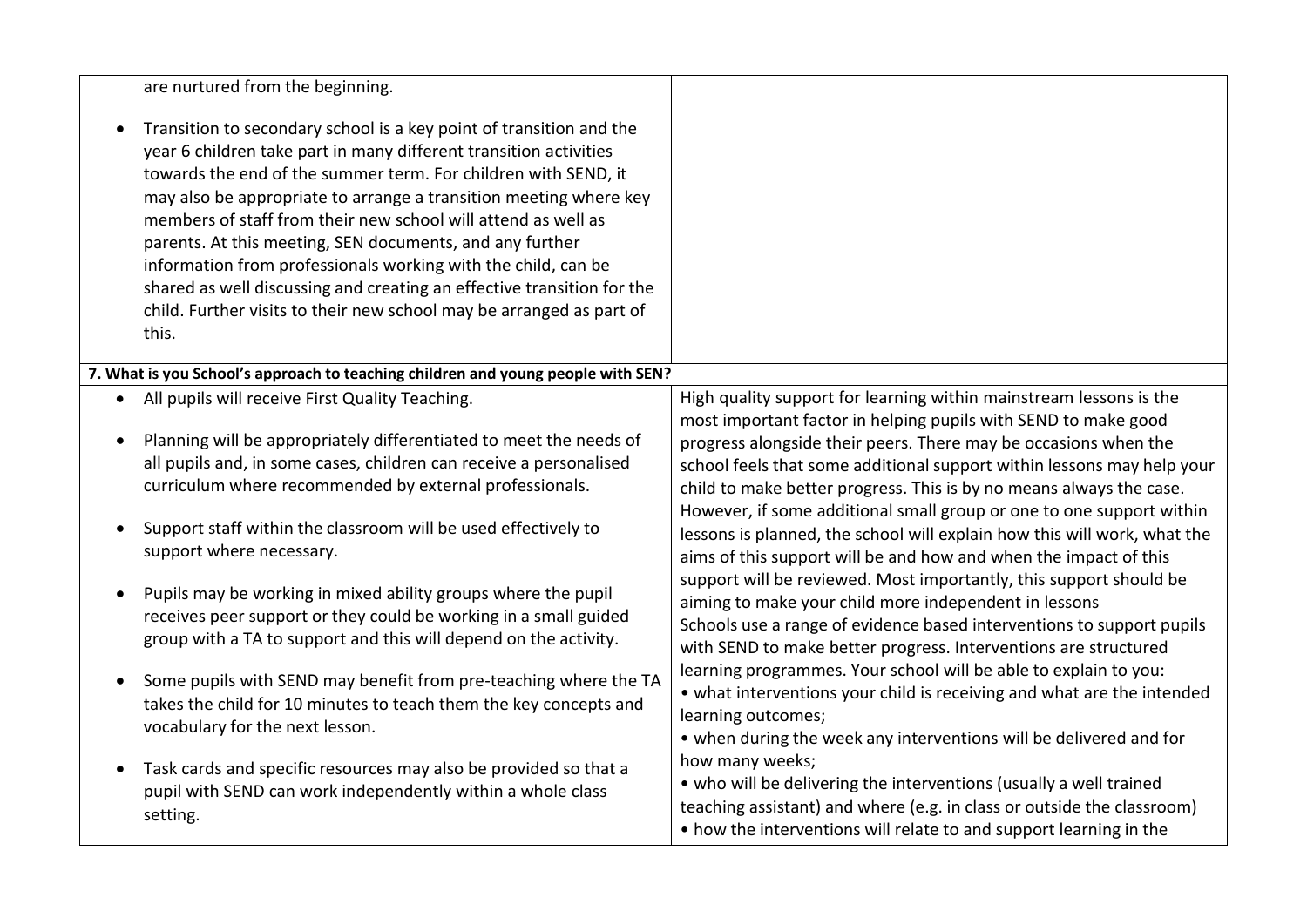| $\bullet$ | Some pupils with SEND participate in interventions to support them<br>in making progress towards their outcomes. These do not take place<br>during core lessons, which enables the flexibility for teachers and<br>highly skilled Teaching Assistants to deliver them.<br>All parents are consulted and permission is gained before a pupil<br>starts an intervention. The impact of any intervention will be | classroom;<br>• how they will be monitored closely to make sure they are helping<br>your child to make accelerated progress.                                                                                                                                                                   |
|-----------|---------------------------------------------------------------------------------------------------------------------------------------------------------------------------------------------------------------------------------------------------------------------------------------------------------------------------------------------------------------------------------------------------------------|------------------------------------------------------------------------------------------------------------------------------------------------------------------------------------------------------------------------------------------------------------------------------------------------|
|           | discussed at review meetings.                                                                                                                                                                                                                                                                                                                                                                                 |                                                                                                                                                                                                                                                                                                |
|           | 8. What sort of adaptations are made to the curriculum and the learning environment of children and young people with SEN?                                                                                                                                                                                                                                                                                    |                                                                                                                                                                                                                                                                                                |
|           | The school's provision map which outlines the overall plan of<br>support is available from the SENCO. What support the school can<br>offer will be discussed in meetings with parents.                                                                                                                                                                                                                        | Your school will be able to describe some of the approaches that<br>classroom teachers and other staff will be using throughout the day to<br>help address your child's needs within lessons. They may also be able<br>to share with you the school's overall plan of support (provision map), |
| $\bullet$ | There are many resources available in the classrooms to support<br>children with SEND. However, we also make these resources<br>available to all children so that the classroom environment is<br>inclusive. For example, we provide writing slopes, pencil grips,<br>coloured overlays/rulers and dyslexia friendly resources.                                                                               | which outlines many of these strategies.<br>Some children with a high level of need will also need a care plan or a<br>health care plan which may include a risk assessment.                                                                                                                   |
| $\bullet$ | Some children with SEND may also benefit from a workstation<br>where they can work independently with minimal distractions.                                                                                                                                                                                                                                                                                   |                                                                                                                                                                                                                                                                                                |
|           | Quiet reading/reflective areas are in each classroom                                                                                                                                                                                                                                                                                                                                                          |                                                                                                                                                                                                                                                                                                |
|           | Sensory boxes may be created.                                                                                                                                                                                                                                                                                                                                                                                 |                                                                                                                                                                                                                                                                                                |
|           | Some children may benefit from a personalised curriculum,<br>recommended and created by outside professional support. The<br>children will still work within the classroom with the other children<br>but will have tasks and activities tailored to their needs in specific<br>subject areas.                                                                                                                |                                                                                                                                                                                                                                                                                                |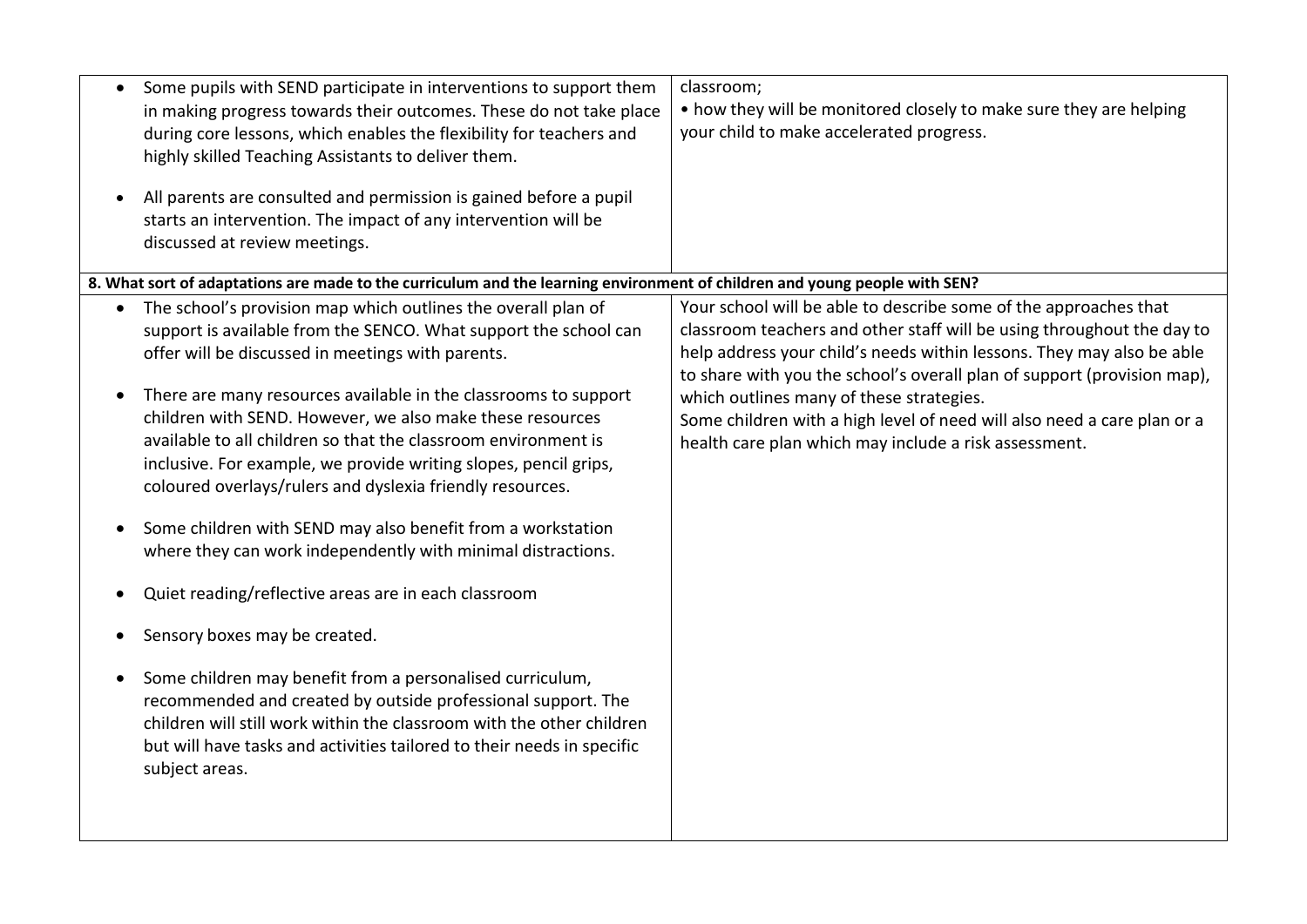| 9. What sort of expertise for supporting children and young people with SEN do you currently have in school? How do you ensure that the expertise and<br>training of staff to support children and young people with SEN is current? How do you access and secure further specialist expertise?                                                                                                                                                                                                                                                                                                                                 |                                                                                                                                                                                                                                                                                                                                                                                                                                                                                                                                                                                                                                                                              |  |
|---------------------------------------------------------------------------------------------------------------------------------------------------------------------------------------------------------------------------------------------------------------------------------------------------------------------------------------------------------------------------------------------------------------------------------------------------------------------------------------------------------------------------------------------------------------------------------------------------------------------------------|------------------------------------------------------------------------------------------------------------------------------------------------------------------------------------------------------------------------------------------------------------------------------------------------------------------------------------------------------------------------------------------------------------------------------------------------------------------------------------------------------------------------------------------------------------------------------------------------------------------------------------------------------------------------------|--|
| Regular CPD (continual professional development) is provided for<br>$\bullet$<br>teachers (and wider school staff where appropriate) on SEND either<br>on training days or as twilights.<br>Teaching Assistants are provided with opportunities to attend CPD<br>courses in a variety of subject areas to ensure that they have the<br>confidence to provide both in class support and interventions. All<br>staff have received Level 1 Compass Buzz training and the SENCO<br>has received Level 3 Compass Buzz training which means that they<br>are able to support the children with their mental health and<br>wellbeing. | All staff should receive regular training to enable them to meet a range<br>of SEN. Teachers and teaching assistants should have regular generic<br>training and specific training to meet individual needs as necessary.<br>Schools must make good use of their SEN funding to meet a range of<br>need. However, if a pupil has particular needs and the school has<br>exhausted its repertoire, specialist support should be sought promptly.                                                                                                                                                                                                                              |  |
| The SENCO is currently studying for the National Award for SEN<br>Coordination. She also attends regular network meetings and<br>development groups, as well as attending specific training courses,<br>and this information is passed on to the teachers in staff meetings.<br>The SEND Governor attends specialist training when it is available<br>which is shared with the SENCO and subsequently the rest of the<br>teaching staff.                                                                                                                                                                                        |                                                                                                                                                                                                                                                                                                                                                                                                                                                                                                                                                                                                                                                                              |  |
| 10. How do you evaluate the effectiveness of the provision made for children and young people with SEN?                                                                                                                                                                                                                                                                                                                                                                                                                                                                                                                         |                                                                                                                                                                                                                                                                                                                                                                                                                                                                                                                                                                                                                                                                              |  |
| Data analysis through Target Tracker assessment system<br>Data analysis of interventions<br>Learning walks conducted by SENCO and SEND Governor<br>Reports to governors<br>Lesson observations alongside a book scrutiny and planning<br>scrutiny.<br>SEND Action plan development<br>Assessments against IEP outcomes<br>Pupil voice questionnaires and interviews                                                                                                                                                                                                                                                             | The progress and attainment of all children is carefully monitored and<br>reported to parents. Your school will be able to explain how they track<br>pupil progress in their school. If a child is provided with additional and<br>different provision/interventions, the school will carefully monitor the<br>impact by a variety of methods; such as: measuring how the<br>intervention accelerated progress over a given time - known as a ratio<br>gain or the before and after impact on self-confidence, behaviour etc.<br>During the planning meeting with parents and where possible the child<br>or young person, the teacher will explain what the expected impact |  |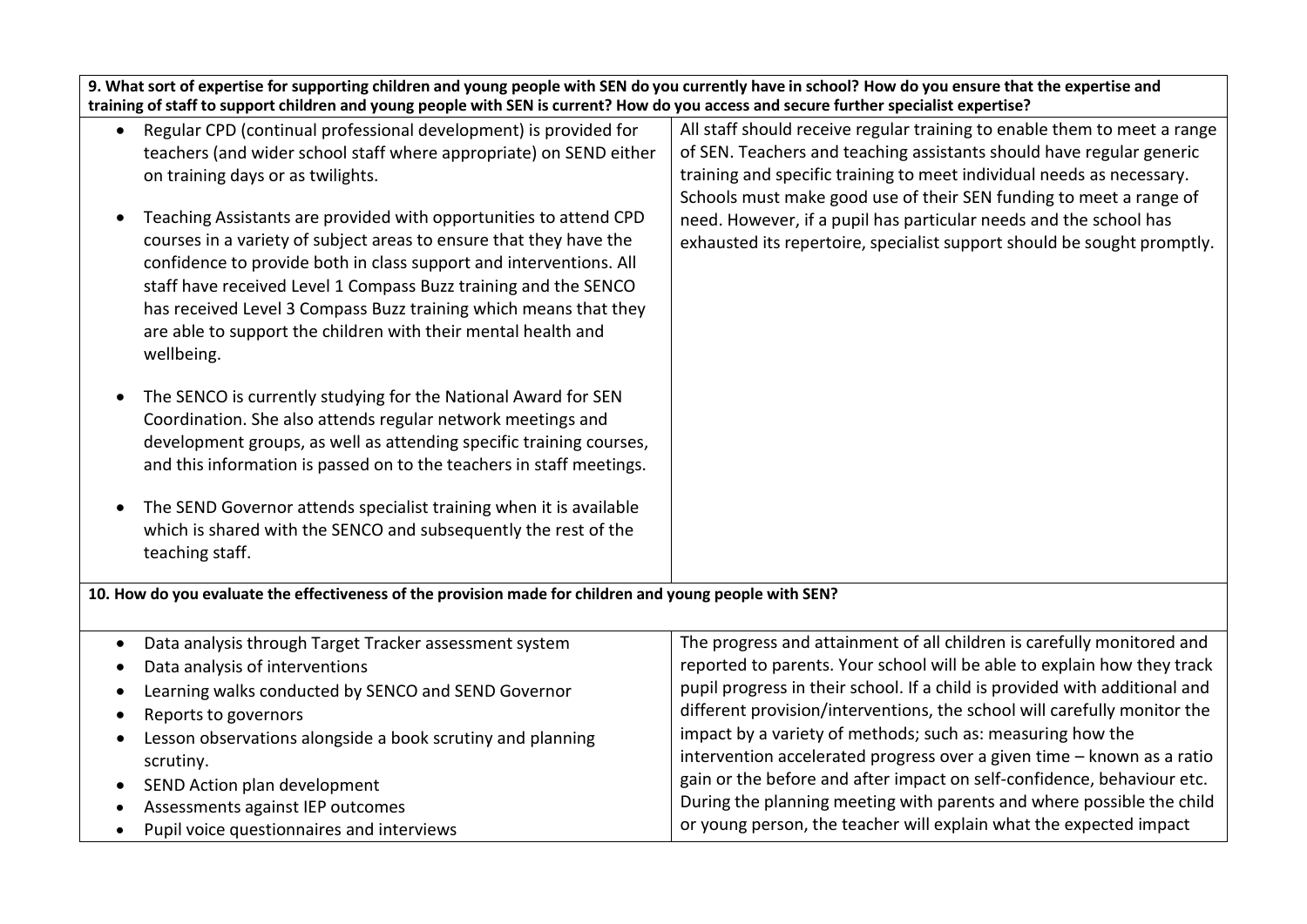| Parent voice questionnaires or 'coffee mornings'                                                                                                                                                                                                                          | will be by the time the intervention is reviewed and how this will be<br>measured. Many schools use Individual Education Plans (IEPs) to<br>capture this information, which is written during your meeting. This<br>meeting with you and your child is often described as a 'learning<br>conversation'.<br>The school will evaluate the impact of all interventions and whether<br>they have a strong evidence base of effectiveness.<br>Other provision, for example provision regularly used in-class (known<br>as Quality First Teaching), will be evaluated regularly by the Senior<br>Leadership Team. Your school will be able to describe how this is<br>undertaken. |
|---------------------------------------------------------------------------------------------------------------------------------------------------------------------------------------------------------------------------------------------------------------------------|-----------------------------------------------------------------------------------------------------------------------------------------------------------------------------------------------------------------------------------------------------------------------------------------------------------------------------------------------------------------------------------------------------------------------------------------------------------------------------------------------------------------------------------------------------------------------------------------------------------------------------------------------------------------------------|
| 11. How are children and young people with SEN enabled to engage in activities available with children and young people in the school who do not have SEN?                                                                                                                |                                                                                                                                                                                                                                                                                                                                                                                                                                                                                                                                                                                                                                                                             |
| Kirkby and Great Broughton CE VA Primary School is an inclusive<br>school and provides equal opportunities for all pupils.                                                                                                                                                | The school's policies should all state how all pupils are actively<br>included in a wide range of curriculum and extra-curricular activities,                                                                                                                                                                                                                                                                                                                                                                                                                                                                                                                               |
| Where there is a school trip or activity organised which may prove<br>$\bullet$<br>difficult for a child with SEND, the parents will be consulted and a<br>solution found. For example, extra adults or the child's parents will<br>be invited on a trip.                 | including school trips. Pupils with SEN should be equally represented in<br>positions of responsibility e.g. the school council.                                                                                                                                                                                                                                                                                                                                                                                                                                                                                                                                            |
| Pupils with SEN are equally represented at sporting events and on<br>$\bullet$<br>educational days (such as science or maths days) where a limited<br>number of pupils can attend.                                                                                        |                                                                                                                                                                                                                                                                                                                                                                                                                                                                                                                                                                                                                                                                             |
| Please see the SEN policy for further information on this.<br>$\bullet$                                                                                                                                                                                                   |                                                                                                                                                                                                                                                                                                                                                                                                                                                                                                                                                                                                                                                                             |
| 12. How do you support children and young people with SEN to improve their emotional and social development? Please explain the extra pastoral support<br>arrangements for listening to the views of children and young people with SEN and measures to prevent bullying. |                                                                                                                                                                                                                                                                                                                                                                                                                                                                                                                                                                                                                                                                             |
| Pupils are involved at all stages of discussion, as appropriate, if they<br>are on the SEND register.                                                                                                                                                                     | Some of the interventions implemented should be for emotional<br>support e.g. SEAL nurture groups, the provision of a key worker.                                                                                                                                                                                                                                                                                                                                                                                                                                                                                                                                           |
| Intervention groups can include social groups.<br>$\bullet$                                                                                                                                                                                                               |                                                                                                                                                                                                                                                                                                                                                                                                                                                                                                                                                                                                                                                                             |
| Collaboration with the HUBs for specific advice and training.                                                                                                                                                                                                             |                                                                                                                                                                                                                                                                                                                                                                                                                                                                                                                                                                                                                                                                             |
| Discussion with vulnerable pupils about personal pastoral support                                                                                                                                                                                                         |                                                                                                                                                                                                                                                                                                                                                                                                                                                                                                                                                                                                                                                                             |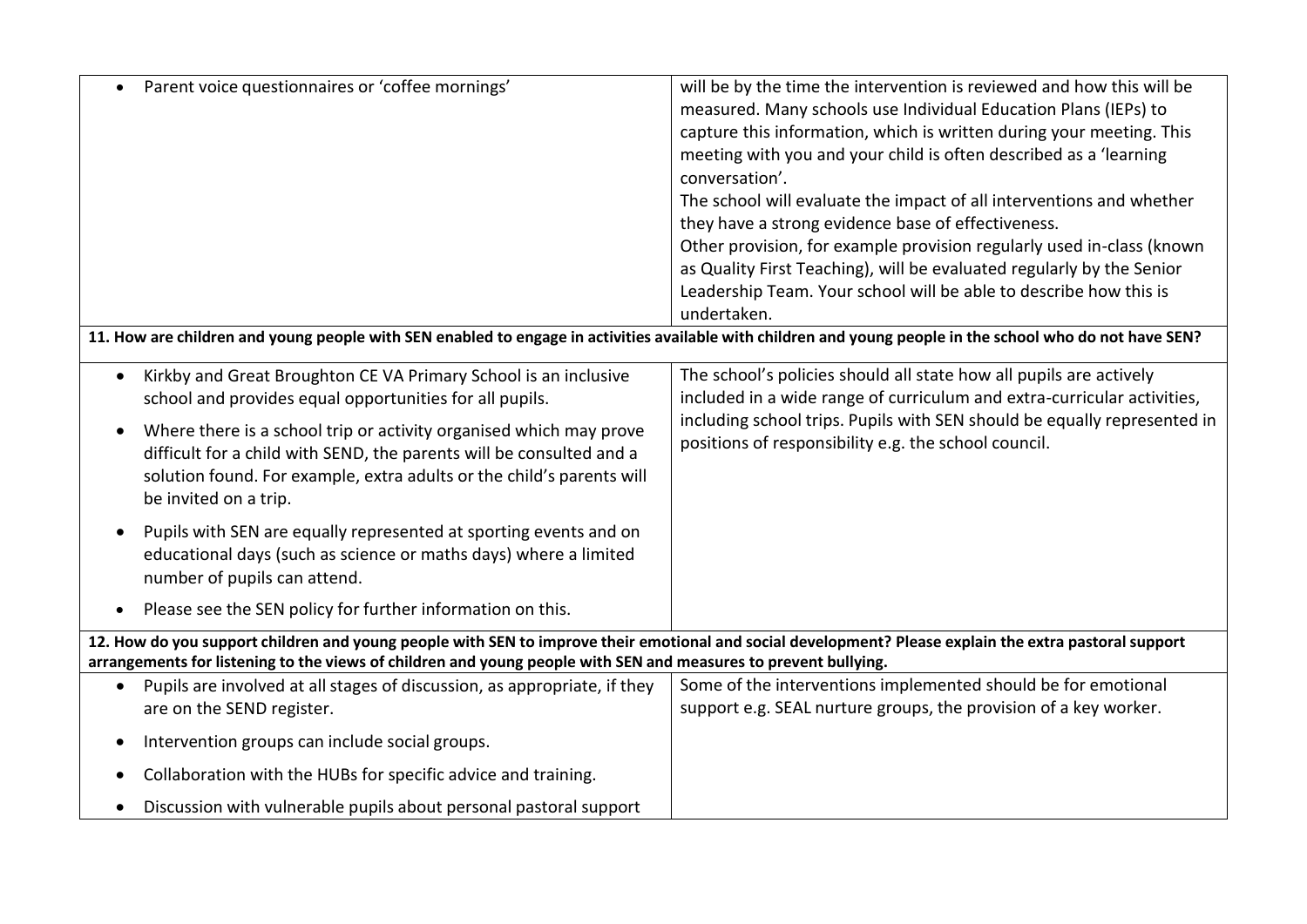| arrangements.                                                                                                                                                                                                                            |                                                                                                                                                                                                                 |
|------------------------------------------------------------------------------------------------------------------------------------------------------------------------------------------------------------------------------------------|-----------------------------------------------------------------------------------------------------------------------------------------------------------------------------------------------------------------|
| Children able to raise issues through school council and pupil<br>questionnaires or interviews.                                                                                                                                          |                                                                                                                                                                                                                 |
| The library is a designated area in school for the delivery of pastoral<br>support. This can be in the form of a weekly nurture group, 1:1<br>sessions or small group sessions.                                                          |                                                                                                                                                                                                                 |
| The school has developed a comprehensive PSHE scheme which<br>meets the new statutory requirements for September 2020 and<br>covers, in detail, social and emotional development across all years<br>from Reception to Year 6.           |                                                                                                                                                                                                                 |
| All staff in school have received the Compass Buzz training which<br>enables them to support children with their social, emotional and<br>mental health and overall wellbeing                                                            |                                                                                                                                                                                                                 |
| The SENCO has worked closely with Compass BUZZ over the last<br>year, has attended all levels of Compass Buzz training.                                                                                                                  |                                                                                                                                                                                                                 |
| Project Wellbeing has been launched in school, which is a variety of<br>events to enhance the wellbeing of the pupils, staff, parents and<br>wider community throughout the school year.                                                 |                                                                                                                                                                                                                 |
| 13. How does the School involve other bodies, including health and social care bodies, local authority support services and voluntary sector organisations, in<br>meeting children and young people's SEN and supporting their families? |                                                                                                                                                                                                                 |
| The school works collaboratively with the following as appropriate<br>$\bullet$<br>to each individual case:                                                                                                                              | The Local Authority offers a range of specialist support and outreach<br>services, including educational psychologists and local enhanced<br>mainstream schools, to help schools to deliver appropriate support |
| <b>Educational psychologist</b>                                                                                                                                                                                                          | and interventions, Other specialists such as speech and language                                                                                                                                                |
| Localised HUBs (a group of professionals specialising in a variety<br>of special educational needs)                                                                                                                                      | therapists can also support schools in this. If the school feels that the<br>involvement of another agency will help them to meet your child's<br>needs you will be informed and asked to give your consent.    |
| Speech and Language therapists                                                                                                                                                                                                           |                                                                                                                                                                                                                 |
| <b>Occupational Therapists</b>                                                                                                                                                                                                           |                                                                                                                                                                                                                 |
| CAMHS (Children and Adolescent Mental Health Service)                                                                                                                                                                                    |                                                                                                                                                                                                                 |